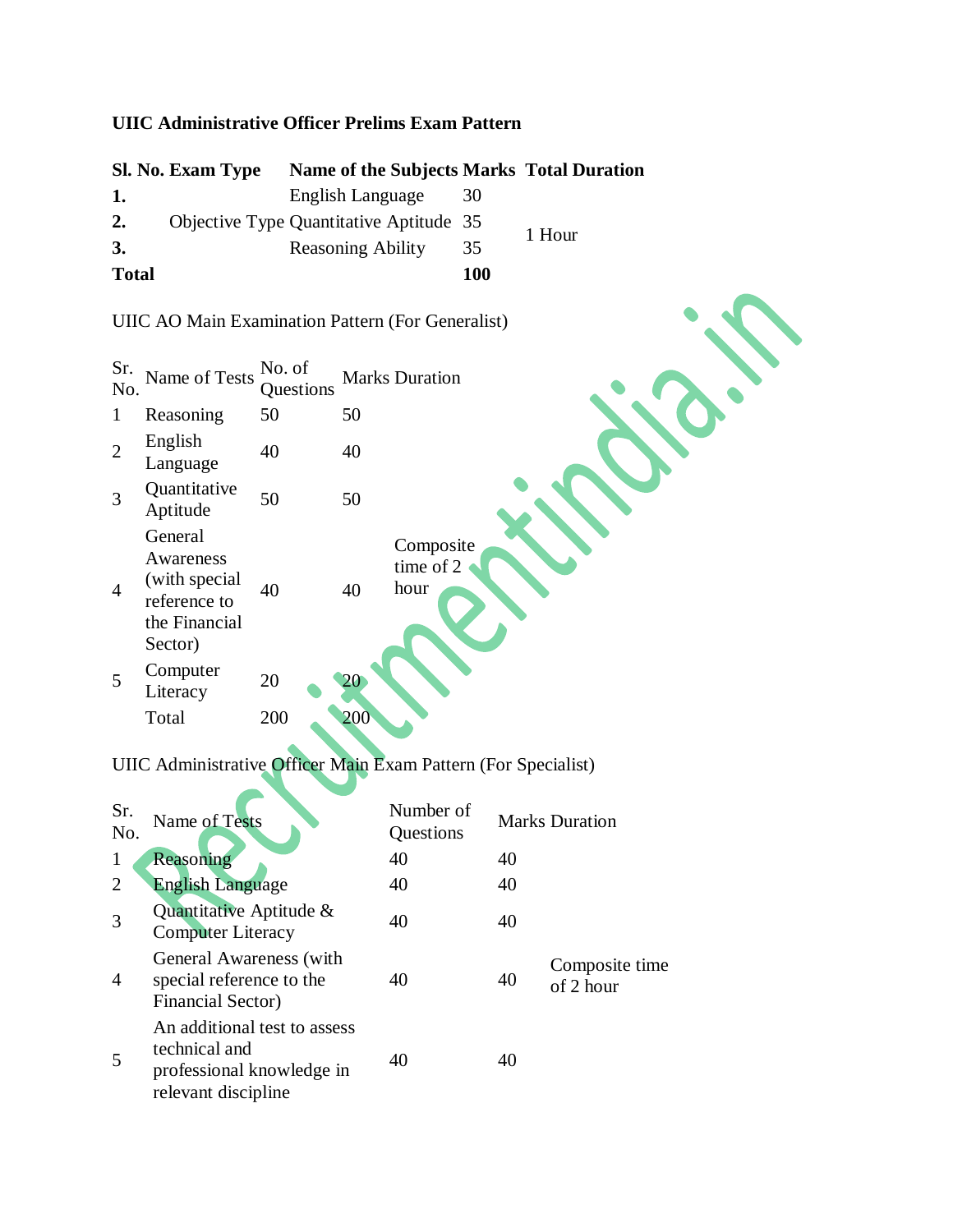Total 200 200

#### **Descriptive Test: Common For both generalists and specialists**

| Sr.<br>No. | Name of Tests                       | Number Of<br>Questions | <b>Marks</b>                                 | Duration      |  |
|------------|-------------------------------------|------------------------|----------------------------------------------|---------------|--|
|            | Essay writing and<br>Letter writing |                        | 30 (20 for<br>essay<br>and 10 for<br>letter) | 30<br>minutes |  |

### **UIIC Administrative Officer Syllabus - Topic Wise**

#### **English Language:**

- Idioms.
- Phrases.
- Vocabulary.
- Antonyms.
- Synonyms.
- Verbs.
- Nouns.
- Adverbs.
- Adjectives.
- Phrasal Verbs.
- Comprehension Passages.
- Choose Appropriate Word.

### **Reasoning:**

- Venn Diagrams.
- Statements and Conclusion.
- Missing Pattern.
- Pattern Matching.
- Odd Man Out.
- Fill in the blanks.

## **Quantitative Aptitude:**

- LCM and HCF.
- Time & Work.
- Investment.
- Permutation & Combination.
- Age Problem.
- Statistics.
- Boats and Streams.